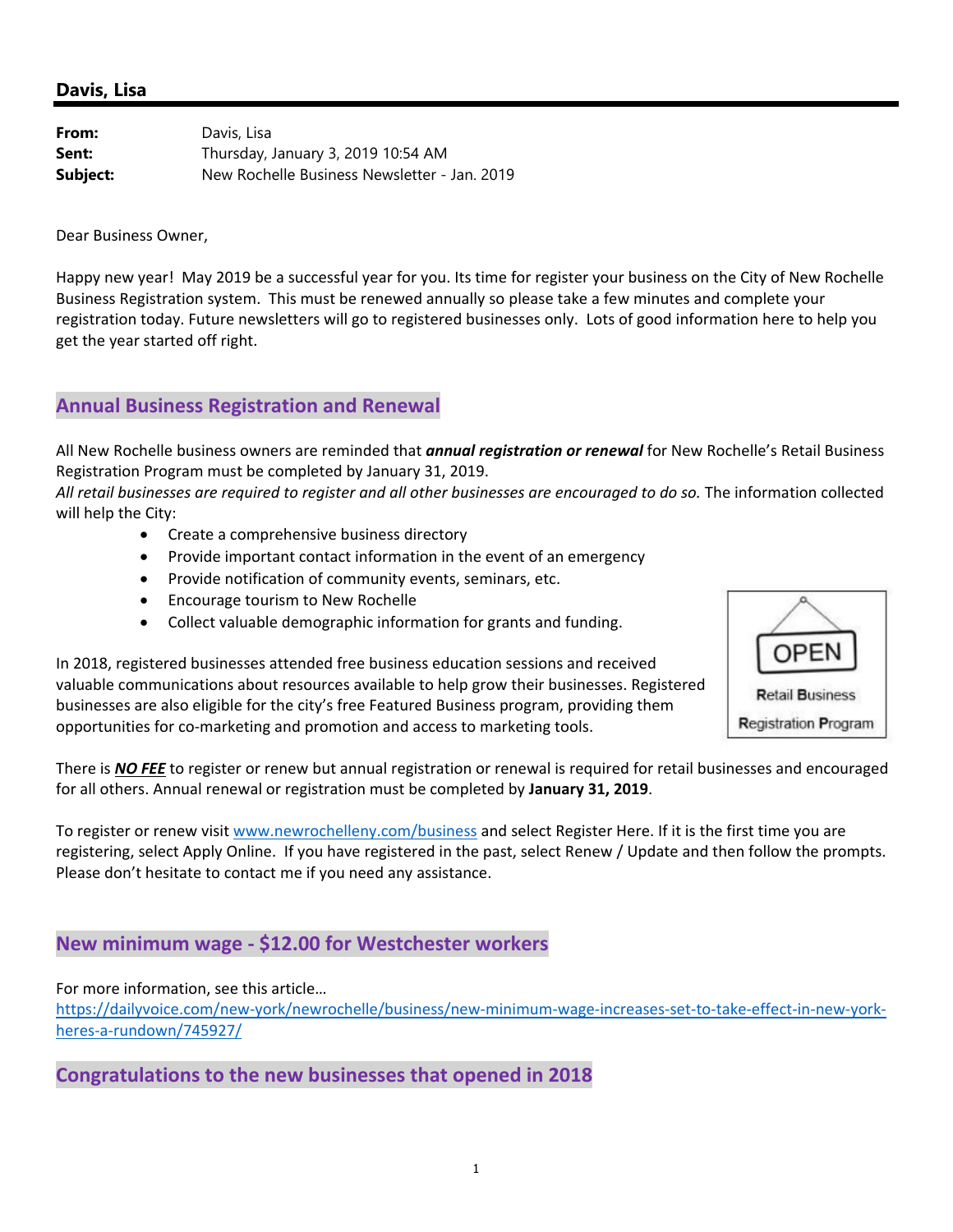About 50 businesses opened and registered on the Business Registration system in 2018. Here is a great video showing some of those as we ceremonially "cut the ribbon" with the Mayor and Chamber of Commerce to help the businesses open.

# **New Rochelle Businesses in the News**

*Did you catch these articles about New Rochelle businesses?* 

#### **Esports on the rise in New Rochelle**

https://www.lohud.com/story/news/local/westchester/new‐rochelle/2018/12/21/esports‐rise‐new‐ rochelle/2362071002/

**Top of the morning: The 4 best breakfast and brunch spots in New Rochelle**  https://hoodline.com/2018/12/top‐of‐the‐morning‐the‐4‐best‐breakfast‐and‐brunch‐spots‐in‐new‐rochelle

**"New Italian" Is the Latest Culinary Adventure in New Rochelle** , Westchester Magazine http://www.westchestermagazine.com/Blogs/Eat‐Drink‐Post/December‐2018/Maria‐New‐Rochelle‐ Restaurant‐New‐Italian/

**New Rochelle Featured Business – Premier Martial Arts is closing**  Premier Martial Arts closed its doors on December 31<sup>st</sup> after 30 years in business in New Rochelle.

**Prime time show films at A‐Game Sports** ‐ https://dailyvoice.com/new‐york/newrochelle/lifestyle/ready‐for‐prime‐ time-top-cbs-show-films-in-new-rochelle/745737/?utm\_source=breaking-email-trendingstory&utm\_medium=email&utm\_campaign=breaking-new-rochelle-40825

**This New Rochelle Mom Just Opened Her Own Middle Eastern Kitchen** 

Fatima Saleh is serving fresh, eclectic, made‐to‐order dishes at The Nook. – Westchester Magazine http://www.westchestermagazine.com/Blogs/Eat‐Drink‐Post/December‐2018/The‐Nook‐Middle‐Eastern‐Restaurant‐ New‐Rochelle/

**Advertise at the New Rochelle Train Station**

Are you missing out on some free advertising? Every day over 5,000 commuters pass through the New Rochelle train station. We have a brochure rack for registered New Rochelle businesses and the information goes out very fast. We need brochures or menus to keep the rack full. The best size is a 3x8 portrait printed on cardstock paper. If you want to drop off brochures, please give them to the concierge at the train station or bring them to City Hall for my attention.

**SBA Workshop for Business Owners**